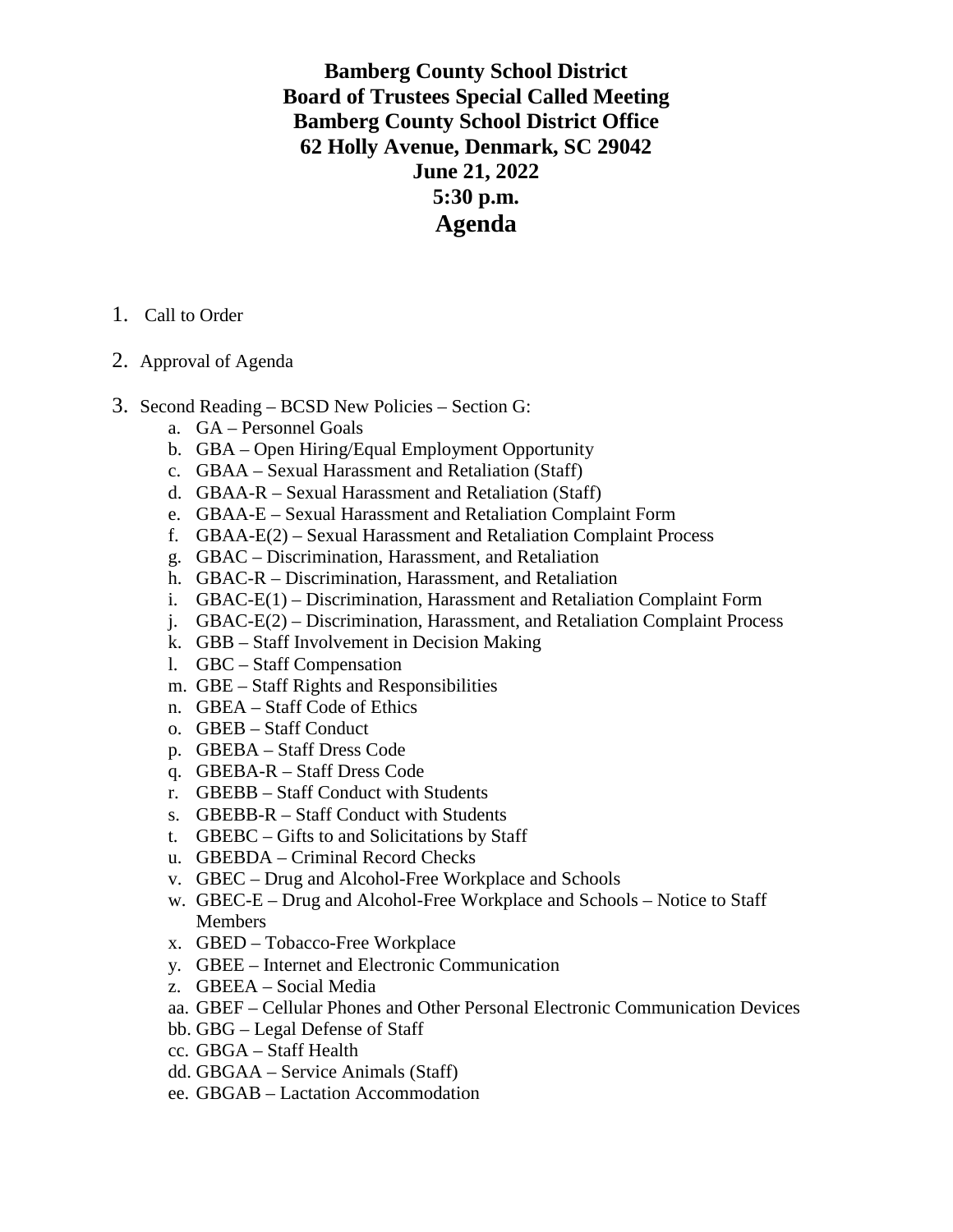- ff. GBGB Staff Personal Security and Safety
- gg. GBGD Workers' Compensation
- hh. GBH Staff Participation in Community Activities
- ii. GBI Staff Participation in Political Activities
- jj. GBJ Personnel Records and Files
- kk. GBK Staff Concerns/Complaints/Grievances
- ll. GBK-R Staff Concerns/Complaints/Grievances
- mm. GBK-E(1) Bamberg County School District Grievance Form
- nn. GBK-E(2) Bamberg County School District Response to Grievance Form
- oo. GC Professional Staff
- pp. GCA Professional Staff Positions
- qq. GCB Professional Staff Contracts and Compensation
- rr. GCC Professional Staff Leaves and Absences
- ss. GCC-R Professional Staff Leaves and Absences
- tt. GCC-E Staff Rights and Responsibilities Under the Family Medical Leave Act (FMLA)
- uu. GCCAAA Sick Leave Donation Program
- vv. GCAAA-E Request to Donate Sick Leave
- ww. GCAAA-E Request to Donate Sick Leave
- xx. GCD Professional Staff Vacations and Holidays
- yy. GCE Professional Staff Recruitment
- zz. GCE-R Professional Staff Recruitment
- aaa. GCEC Posting and Advertising of Professional Vacancies
- bbb. GCF Professional Staff Hiring
- ccc. GCF-R Professional Staff Hiring
- ddd. GCG Part-Time and Substitute Professional Staff Employment
- eee. GCG-R Part-Time and Substitute Professional Staff Employment
- fff. GCI Professional Staff Development
- ggg. GCK Professional Staff Assignments and Transfers
- hhh. GCK-R Professional Staff Assignments and Transfers
- iii. GCMD Instructional Staff Extra Duty
- jjj. GCNA Supervision of Instructional Staff
- kkk. GCO Evaluation of Administrative Staff
- lll. GCO-R Evaluation of Administrative Staff
- mmm. GCOA Evaluation of Instructional Staff
- nnn. GCOA-R Evaluation of Instructional Staff
- ooo. GCQA/GCQB Professional Staff Reduction in Force
- ppp. GCQC/GCQD Resignation of Professional Staff
- qqq. GCQE Retirement of Professional Staff
- rrr. GCQF -- Discipline, Suspension, and Dismissal of Professional Staff
- sss.GCQF-R Discipline, Suspension, and Dismissal of Professional Staff
- ttt. GCR Non-School Employment of Professional Staff
- uuu. GCRD Tutoring for Pay
- vvv. GD Support/Classified Staff
- www. GDA Support Staff Positions
- xxx. GBD Support Staff Contracts and Compensation
- yyy. GDBC Support Staff Supplementary Pay/Overtime
- zzz. GDBC-R Support Staff Supplementary Pay/Overtime
- aaaa. GDC Support Staff Leaves and Absences
- bbbb. GDC-R Support Staff Leaves and Absences